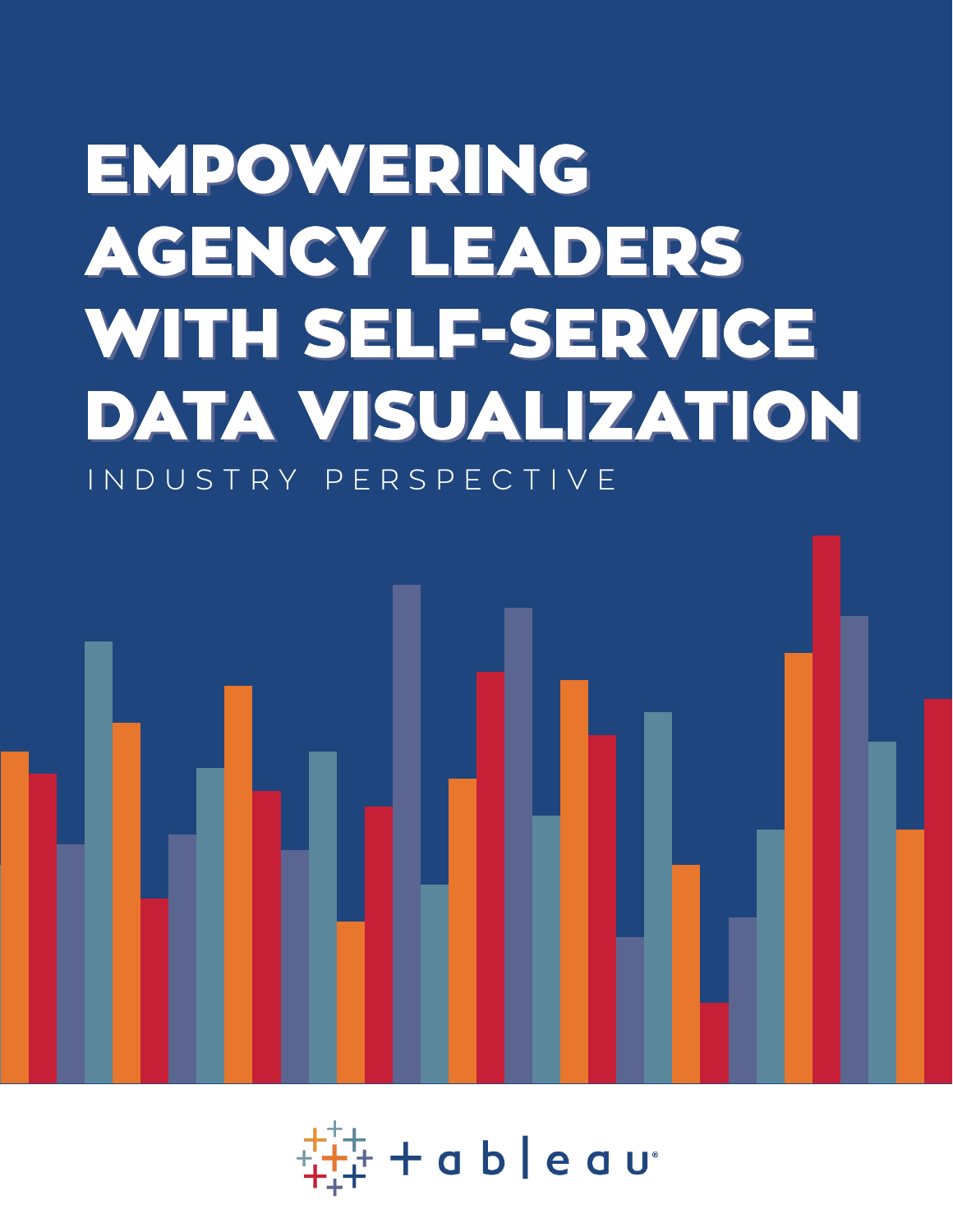**"What we want to do is empower** everyone **in the organization to intuitively**  ask and answer **their own questions** anywhere, anytime.**"**

#### CHRISTINE CARMICHAEL

**MARKETING DIRECTOR OF GOVERNMENT AND EDUCATION, TABLEAU**

#### INTRODUCTION

**What do Pixar, the creators of the animated films "Toy Story" and "Up!," and the Department of Defense (DoD) have in common? One thing: both organizations know how to harness the power of visualization. In fact, one of the founding employees of Pixar, Pat Hanrahan, helped the DoD realize how something that brought children's stories to life could also help people see and understand big data.** 

**When the DoD needed to empower ordinary people — not just the data scientists, IT professionals or statisticians with a means to analyze information, Hanrahan teamed up with a database programmer, Chris Stolte, at Stanford University to find a solution.** 

**With the support of a DoD agency grant, the pair, alongside Christian Chabot, combined their distinct computer science disciplines of graphics and databases to create Tableau Software, a platform now widely used to help government organizations at the local, state and federal levels unlock actionable insights and trillions of tax dollars from their data.** 

**The need for data insights within government organizations is massive. Cybersecurity experts use complex network data to better safeguard IT infrastructures, agency administrators use real-time building-sensor data to increase the efficacy of the government's physical infrastructure, and frontline managers make operational improvements with process and program performance data.** 

**But even with so much data and emerging technologies, many agencies still struggle to make effective data-driven decisions.** 

**This industry perspective explores how current public sector organizations use Tableau's self-service visualization technologies to answer critical data questions and ultimately improve performance management and transparency.**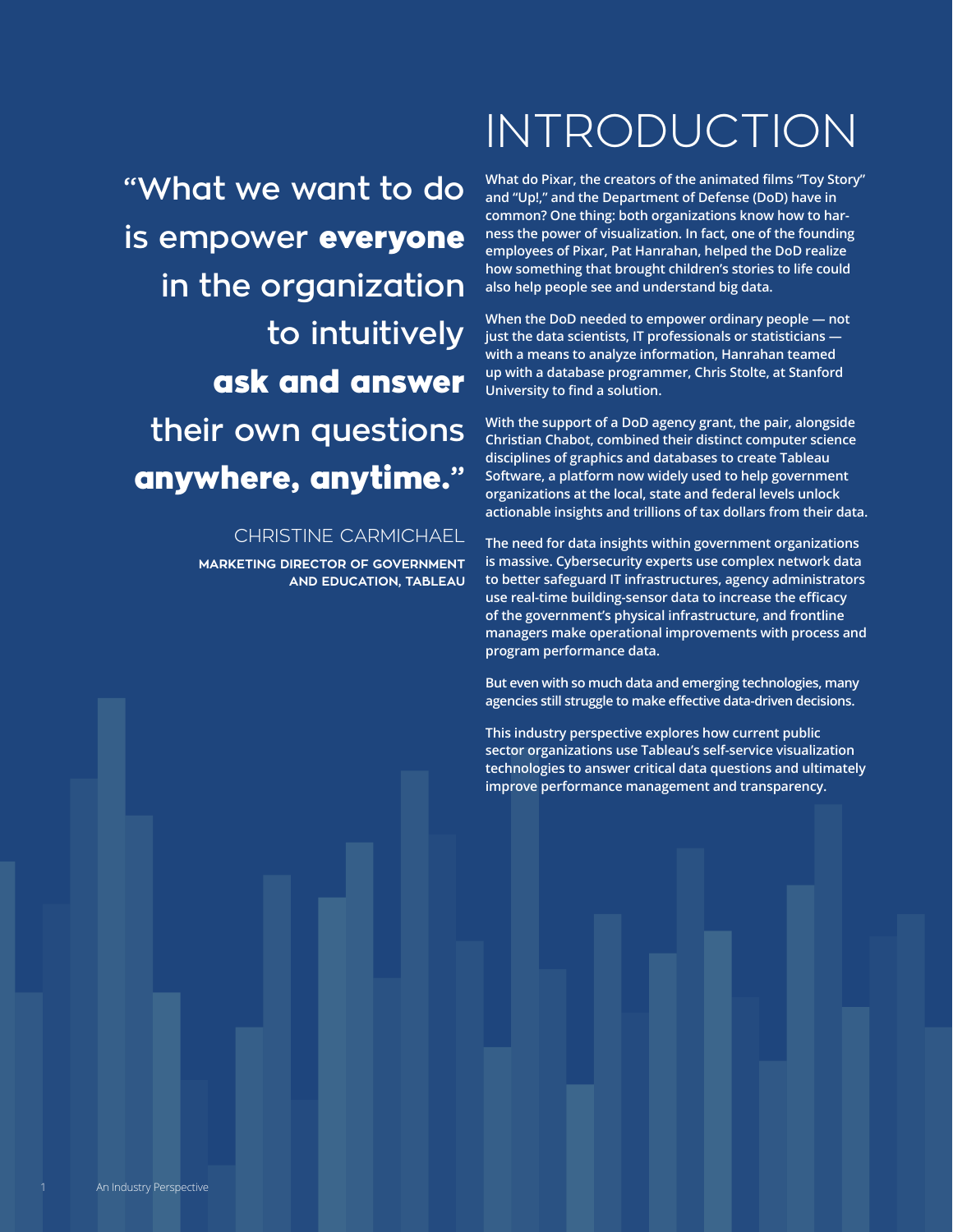#### CHALLENGES TO ACCESS AND UNDERSTANDING

Having raw data alone doesn't necessarily make it useful. There are two ways to learn from data: access and understanding. But for government agencies, both are especially difficult to attain. In a recent interview with GovLoop, Christine Carmichael, Marketing Director of Government and Education at Tableau, explained why self-service data visualization is so important for government.

"Government is an industry that has some of the largest data repositories that exist, and also some of the messiest data in terms of how it is structured," Carmichael said. "And a lot of that data is also siloed. It is literally sitting all over the government, in different back-end repositories and different platforms."

To grapple with this large amount of disparate information, many agencies currently use manual tactics to consolidate and process it. "Many of these organizations are making their executive decisions based on no more sophisticated technology than spreadsheets," Carmichael said.

Simply put, columns and rows of numbers in a spreadsheet don't always offer understanding. Furthermore, given the complexities of consolidating disparate data, the spreadsheets are normally owned by IT staff, rather than the knowledge worker who understands the data best.

"[As an agency leader], every time there is a fundamental question in the organization about the data — what are our risks, how do we deliver our mission more efficiently and transparently, what

are the costs to deliver that mission — I have to go to IT to get an answer to my question," Carmichael said.

As a result, the organizational decision-makers and knowledge workers are heavily dependent on IT to access and bring together data. This reliance directly impedes government executives from accessing necessary insights in real time.

Almost as important as having accessible data is the ability to make changes and updates to the metrics represented on a dashboard. If a user is stuck with an outdated metric, the analysis will also be outdated and flawed. Still, most frontline decision-makers are required to submit a change request to their IT staff any time they need updated or amended data sets.

"That heavy dependence on IT slows the fluency of a reporting cycle to a grinding halt," Carmichael said. With additional strain on IT recourses, this reporting cycle further hinders government IT departments from achieving their strategic and critical tasks.

"Right now, we want our IT departments to be focused on bigger issues like cybersecurity and technology value," Carmichael said. "We don't want our IT department supporting spreadsheet hell."

Without a more effective way to consolidate and analyze data, agency leaders are left without key information to drive critical operational and strategic decisions. But it doesn't have to be that way — and that's where self-service technology comes in.

## MEETING GOVERNMENT'S DATA ANALYSIS NEEDS

In order to better leverage public sector data, agencies need solutions that can pull from multiple data repositories in real time and offer insights to decision-makers in easily digestible ways. That's what Tableau provides.

"What we want to do is empower the knowledge workers and leadership with easy-to-use and easy-to-understand technology that makes the reporting and answer cycle fluid and engaging," said Carmichael.

After a quick download, Tableau can access various data sets from many different network siloes, so long as the user has access privileges to those repositories. That means leaders can access their own data without relying on IT staff to manually compile different information streams.

"We want to put the power in the hands of knowledge workers and leaders inside the organization, without heavy dependence on technical resources," said Carmichael. "When you're dealing with the types of missions that government organizations are responsible for — very sensitive, critical issues — answers need to be found and easily understood in real time."

Tableau gives users quick access to data, so decisions are made 10 to 100 times faster. Then, users can drag and drop those data sets into a single, visual dashboard to consolidate, compare and analyze that information — zero programming skills required.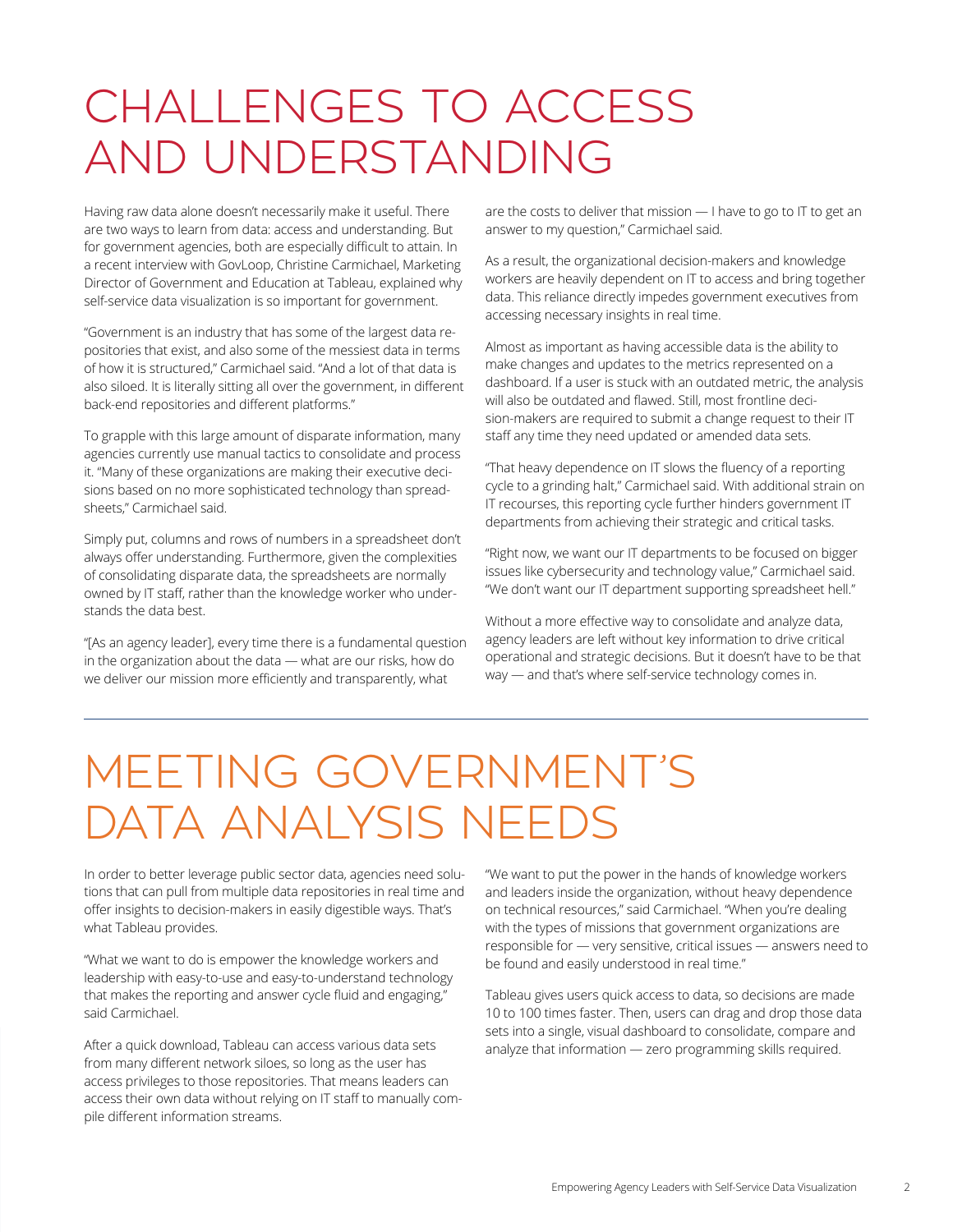## THE POWER OF VISUALIZATION

**Because the human brain processes a visualization or picture as a single chunk of information, gaining comprehension and insight is dramatically faster when data is visually displayed on a dashboard in various graphs and charts. Number-based tables and spreadsheets often produce the opposite effect. When considering data, a picture really is worth a thousand words.** 

**"Tableau gives you the ability to look at data in many different ways, and to highlight it graphically in whatever type of data visualization you desire," Carmichael said. "When you're looking at data in rows and columns on spreadsheets, and everything is black and white, it's extremely difficult to really take in that information. We live in a colorful, visual world. That's how we process things."** 

**In the pubic sector, agencies can produce open data dashboards on their websites that aid transparency goals and are easily understood by citizen consumers. Building managers can use sensory data to streamline infrastructure management, department heads can use HR data to create more effective processes for their personnel and managers, and administrators can use citizen demographics with qualitative data to meet real user needs.** 

**Here are a few case studies of how public sector organizations have applied self-service data visualization to achieve their internal and external missions.**



#### **FOR AGENCIES**

In a discussion with one customer, Carmichael heard a powerful statement. "My cycle is seeing the data, imagining what I think the answer is, asking the next question and then answering it," said the customer. "That's seeing, imagining and answering."

At the **Department of Interior** (DOI), Tableau enables leaders to re-imagine operational data by [presenting it in a new format.](https://public.tableau.com/profile/adam.crahen#!/vizhome/2014DOIBuildingFootprint/BuildingMap) This large agency maintains thousands of locations and buildings, for which they must analyze the cost of operation and upkeep, all over the country. Previously, that analysis required comparing tabular data from each location, over different time frames, in different formats in a laborious, piecemeal process.

With Tableau, DOI leaders reference a single dashboard to understand this myriad information. Administrators can assess the age and size of the building, the number of workers employed in that space, which departments operate in that building and whether the building is filled to capacity. Now analysts can easily capture the various aspects of any DOI location in a single, map-based picture.

Users can also view this infrastructure information in composite view, to compare efficiency at one location versus another. Alternatively, an analyst can drill down into the minute details of a single location.

Similarly, a business systems analyst for the **city of Tallahassee**, Fla., [created a data visualization dashboard](http://www.tableau.com/learn/stories/tallahassee-utilities-improve-services-quality-and-productivity) for managers at a wastewater treatment plant that significantly increased productivity. The dashboard focuses solely on relaying phosphorous effluence data in real time, to compare with historic levels and current safety guidelines.

In another instance, the Virginia Department of Transportation uses a geographical map functionality to manage its entire roadway network – the third largest in the entire country. Across five regions and nine districts, Virginia DOT must analyze 58,000 miles of roadways and 20,000 bridges on a daily basis to ensure public safety is maintained and traffic disruptions are minimal.

Tableau's interactive feature allows users to drill down into the details in the underlying data to further inform management. Things like maintenance jurisdictions, weather conditions, school zones and traffic control types are all better understood with interactive data visualization.

Selections are then mapped to show comparative data. By visualizing current and historical data from car accident reports in a real-time, mapped format, agency leaders and chief district engineers can track high volume accident activity, injuries and fatalities to prioritize deployment of response teams.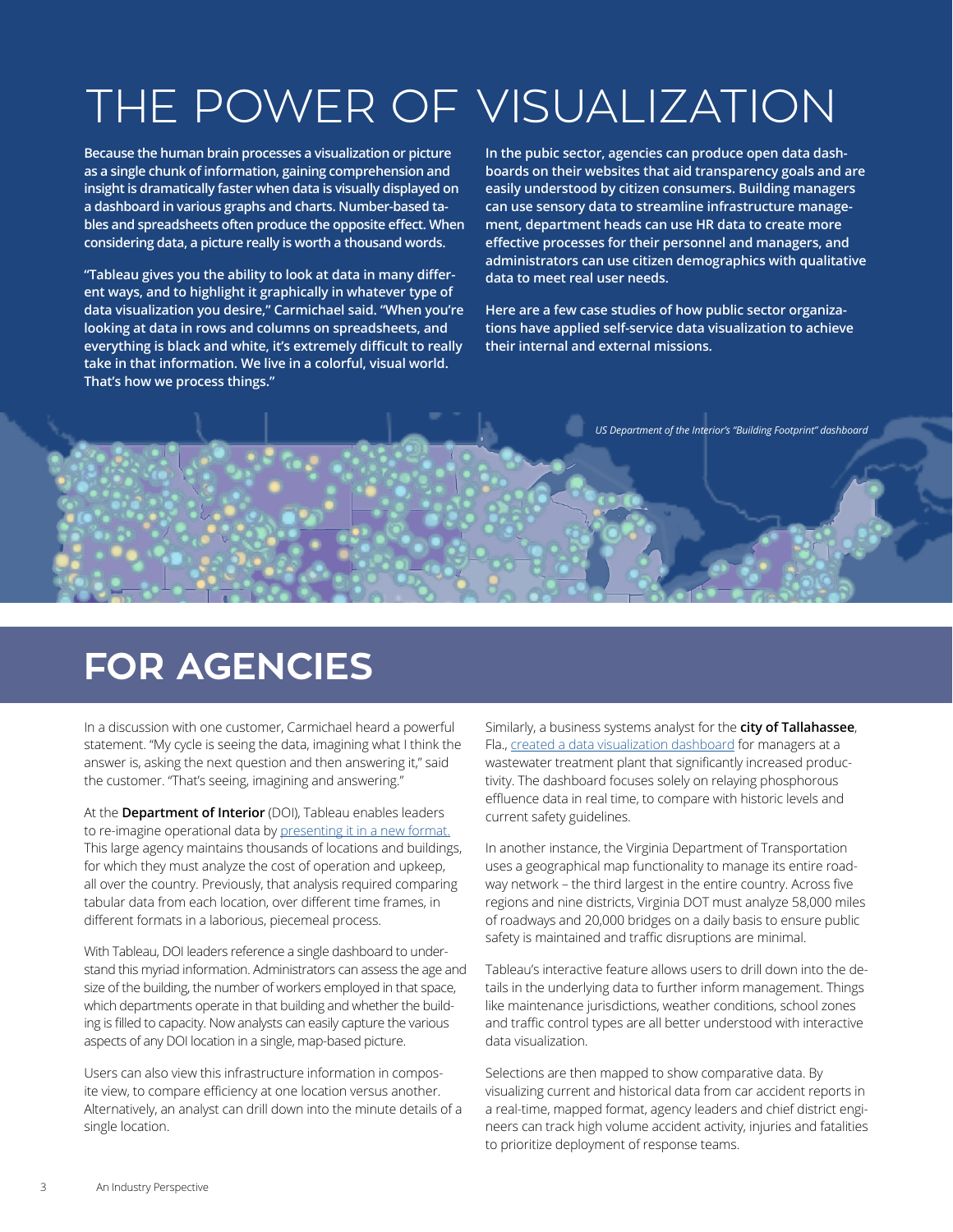#### **FOR THE PUBLIC**

The **[Virginia DOT's](https://public.tableau.com/profile/tien.simmons#!/vizhome/Crashtools8_2/Map_Info)** "crash book", an online data dashboard, is made available to the public so that citizen users can stay informed about road conditions and potential crashes.



"Tableau has a product called Tableau Public, which is a public site that government organizations are pushing to citizen and constituent consumers to see their information," Carmichael explained. "They're also pushing Tableau dashboards externally on their own websites."

For transparency's sake, public access to government data visualizations is equally important. Agencies can better inform citizens by presenting data in a quickly accessible, understandable format.

"Government organizations need to be highly accountable to the public and transparent in the way that they are delivering information in order to meet their missions," Carmichael said. And just like agency leaders want to quickly access and understand data, "consumers want their own reporting cycle to be fluid, too."

For example, the **city of Houston**'s Council District Service Funds program utilize[s an online dashboard](https://public.tableau.com/profile/city.of.houston.finance.department#!/vizhome/CouncilDistrictServiceFundsDashboard/DSFDashboardhttp://) to track how council members allocate funding for projects. Users can filter data by district, funding source and project status to see where money is going in real time, rather than milling through dozens of disparate reports. Users can also see exactly where money is being spent on a geographical map.



In another example, the **Federal Emergency Management Agency** (FEMA) captures even more data, covering the entire nation's emergency preparedness and response planning. That agency also leverages visualization to make sure important information is easily accessed and understood by users. On its data [visualization p](http://www.fema.gov/data-visualization)age, the agency summarizes disaster declarations and grants for newcomers. For users in search of more specific information, they can drill down into maps of states, counties and tribal nations to explore historic federal disaster declarations by location, hazard and year.



For OpenFEMA's API terms and conditions, please visit: http://ww.

ww.fema.gov/data as of 05/26/2015, v1.0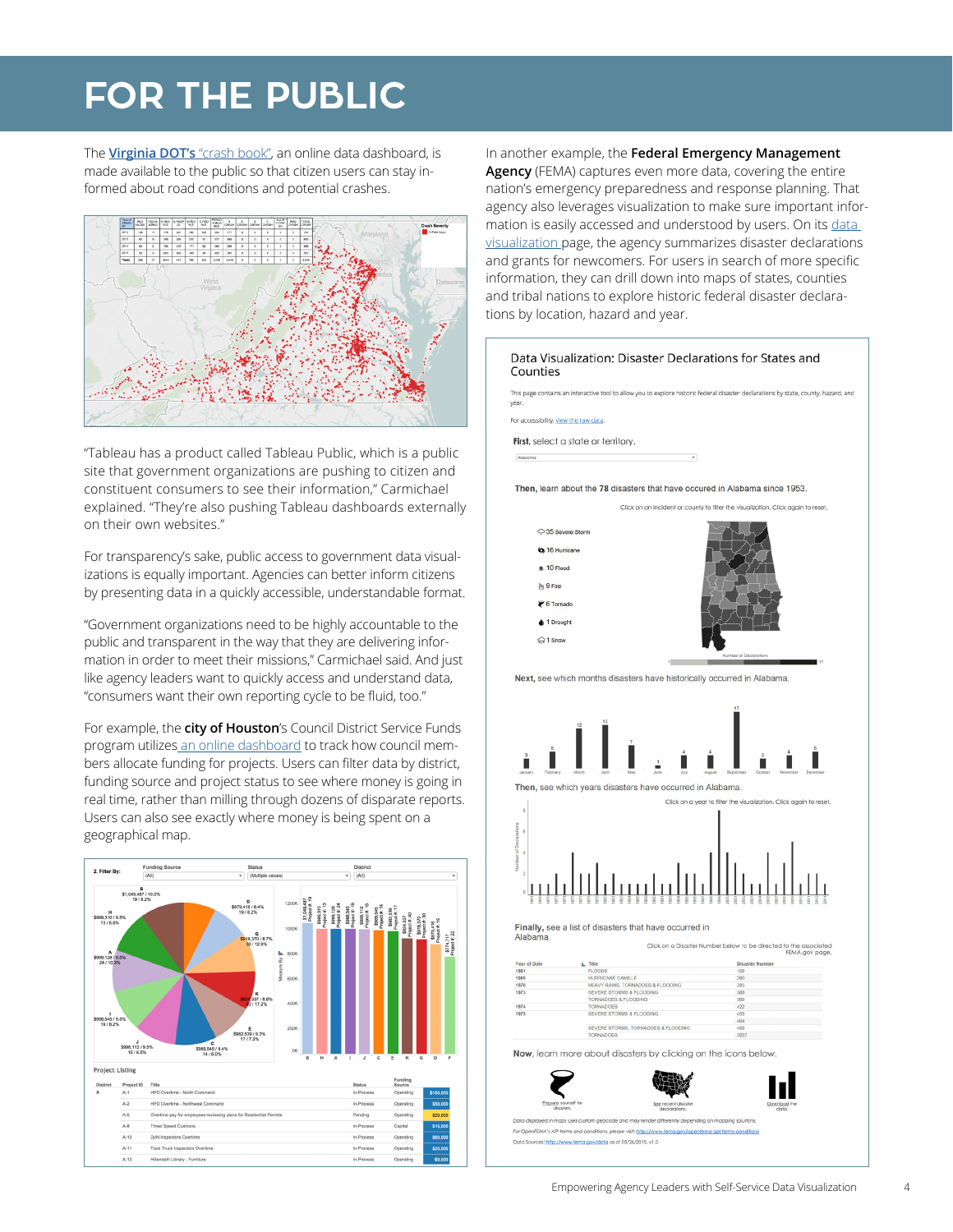## CONCLUSION

Data has the potential to transform the way government agencies achieve their missions. However, that value can only be derived if decision-makers are able to access, see and understand the data they own.

"It's not just seeing the data, but it's analyzing the data," said Carmichael. "We want to put the power of analytical technology in the hands of knowledge workers without them having to be a Ph.D. statistician or a senior analyst in the organization in order to understand what they were looking at."

Dashboards with interactive data visualization and analytical technology are economically and operationally changing the way government leaders make critical decisions, meet their mission goals and interact with public organizations and private citizens. Tableau provides the solutions that agencies need to move forward with data.

**"We want to put the power of analytical technology in the hands of knowledge workers without them having to be a Ph.D. statistician or a senior analyst in the organization in order to understand what they were looking at."**

#### CHRISTINE CARMICHAEL

**MARKETING DIRECTOR OF GOVERNMENT AND EDUCATION, TABLEAU**

**Tableau Software helps people see and understand data. Anyone can analyze, visualize and share information quickly. More than 26,000 customer accounts get rapid results with Tableau in the office and on-the-go. And tens of thousands of people use Tableau Public to share data in their blogs and websites.** 

**See how Tableau can help you by downloading the free trial at [www.tableausoftware.com/trial](http://www.tableausoftware.com/trial).**

#### ABOUT TABLEAU ABOUT GOVLOOP

**GovLoop is the "Knowledge Network for Government" – the premier online community connecting over 200,000 public sector professionals. It's an essential resource to connect with peers, share best practices, and find career-building opportunities.**

**For more information about this report, please email us at: [info@govloop.com](mailto:info%40govloop.com?subject=Hello%20from%20GovLoop%27s%20Tableau%20IP%21)**

**[www.govloop.com](http://www.govloop.com) | [@GovLoop](http://twitter.com/govloop)**



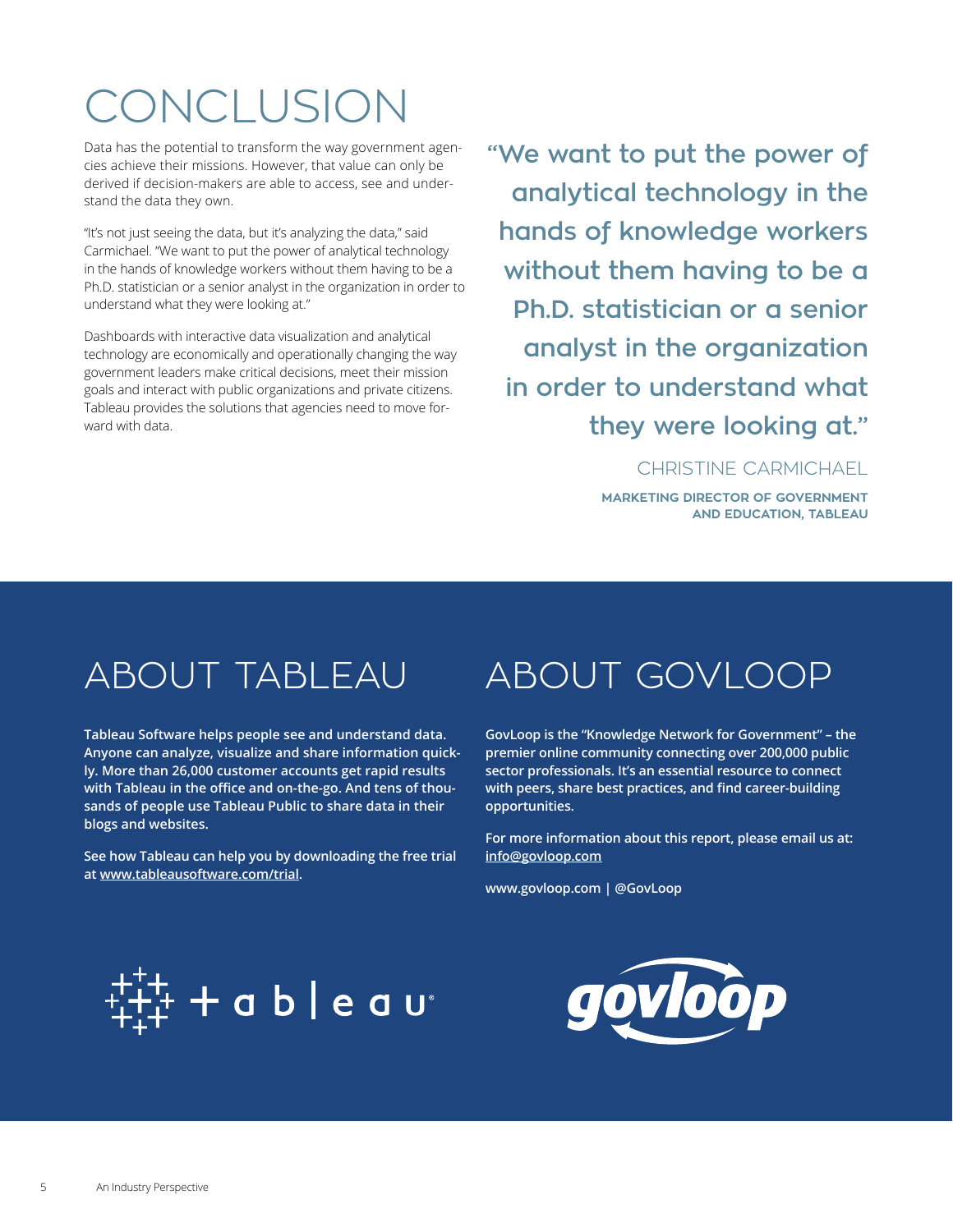